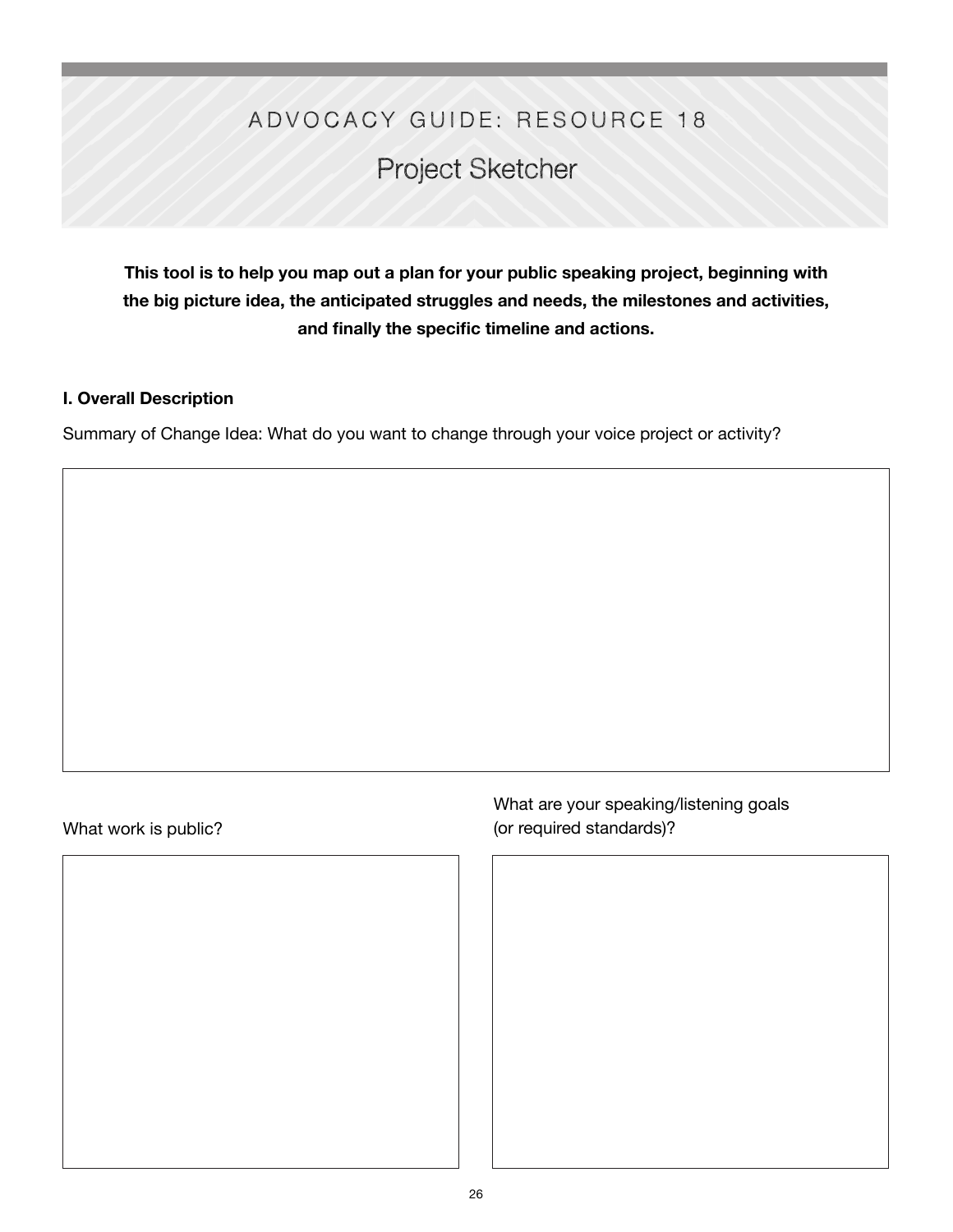

## **II. Skills and Struggles**

What communication skills, techniques, or capabilities are the focus of this work? (while they are all relevant to strong public speaking, choose a few areas for more targeted focus)

| <b>Content-Related</b>                                                                                                                                                                                                                                                                                                                                                                                                                                                                                                                                                                                                                                                                                                                                                                                                                                           | <b>Delivery-Related</b>                                                                                                                                                                                                                                                                                                                                                                                                                                                                                                                                                                                                                                          | <b>Process-Related</b>                                                                                                                                                                                                                                                                                                                                                                                                                                                                                                                                                                                        |
|------------------------------------------------------------------------------------------------------------------------------------------------------------------------------------------------------------------------------------------------------------------------------------------------------------------------------------------------------------------------------------------------------------------------------------------------------------------------------------------------------------------------------------------------------------------------------------------------------------------------------------------------------------------------------------------------------------------------------------------------------------------------------------------------------------------------------------------------------------------|------------------------------------------------------------------------------------------------------------------------------------------------------------------------------------------------------------------------------------------------------------------------------------------------------------------------------------------------------------------------------------------------------------------------------------------------------------------------------------------------------------------------------------------------------------------------------------------------------------------------------------------------------------------|---------------------------------------------------------------------------------------------------------------------------------------------------------------------------------------------------------------------------------------------------------------------------------------------------------------------------------------------------------------------------------------------------------------------------------------------------------------------------------------------------------------------------------------------------------------------------------------------------------------|
| Brainstorming<br>П<br>П<br>Selecting content relevant to<br>□<br>□<br>audience<br>□<br>Outlining<br>П<br>Organizing and sequencing<br>□<br>□<br>content<br>Explaining complex ideas clearly<br>п<br>□<br>Speech writing<br>□<br>Use of compelling language and<br>П<br>□<br>memorable phrases<br>Ability to be succinct and to-the-<br>П<br>point when needed<br>□<br>Persuasive speech construction<br>□<br>□<br>Story construction<br>□<br>Slide design<br>□<br>П<br>Spontaneous speaking<br>□<br>Argumentation skills<br>□<br>□<br>Identifying and using credible<br>□<br>□<br>sources<br>Research skills<br>□<br>П<br>□<br>Strong beginnings that capture<br>audience attention<br>□<br>Strong transitions between ideas<br>□<br>Strong endings that definitively<br>□<br>conclude and leave audience<br>wanting more<br>Summarizing or recapping ideas<br>□ | Breath support and control<br>Strong posture and stance<br>Ability to balance being relaxed<br>with being energized<br>Using gestures to highlight<br>content<br>Volume: Appropriate use and<br>variation<br>Using voice to strengthen content<br>(including sounding confident and<br>using the right tone)<br>Appropriate use of eye contact<br>Speed: Appropriate use and<br>variation<br>Using facial expressions to<br>highlight emotions<br>Movement and use of stage<br>Correct use of a microphone and/<br>or other sound equipment<br>Ability to avoid distracting<br>movements and fiddling<br>Ability to avoid distracting filler<br>phrases or words | П<br>Anxiety-coping<br>□<br>Listening<br>Asking clarifying questions<br>П<br>Asking probing questions<br>□<br>□<br>Note-taking<br>П<br>Time management<br>П<br>Collaboration with others<br>Facilitation of discussions and/or<br>П<br>teamwork<br>Ability to be authentic (true to self,<br>П<br>style, and beliefs)<br>Ability to be connected with the<br>П<br>emotions behind the content<br>Ability to get "in the zone" and be<br>□<br>fully focused on the material<br>Adapting to different audiences<br>П<br>П<br>Relating to others<br>Coaching others<br>П<br>П<br>Providing constructive feedback |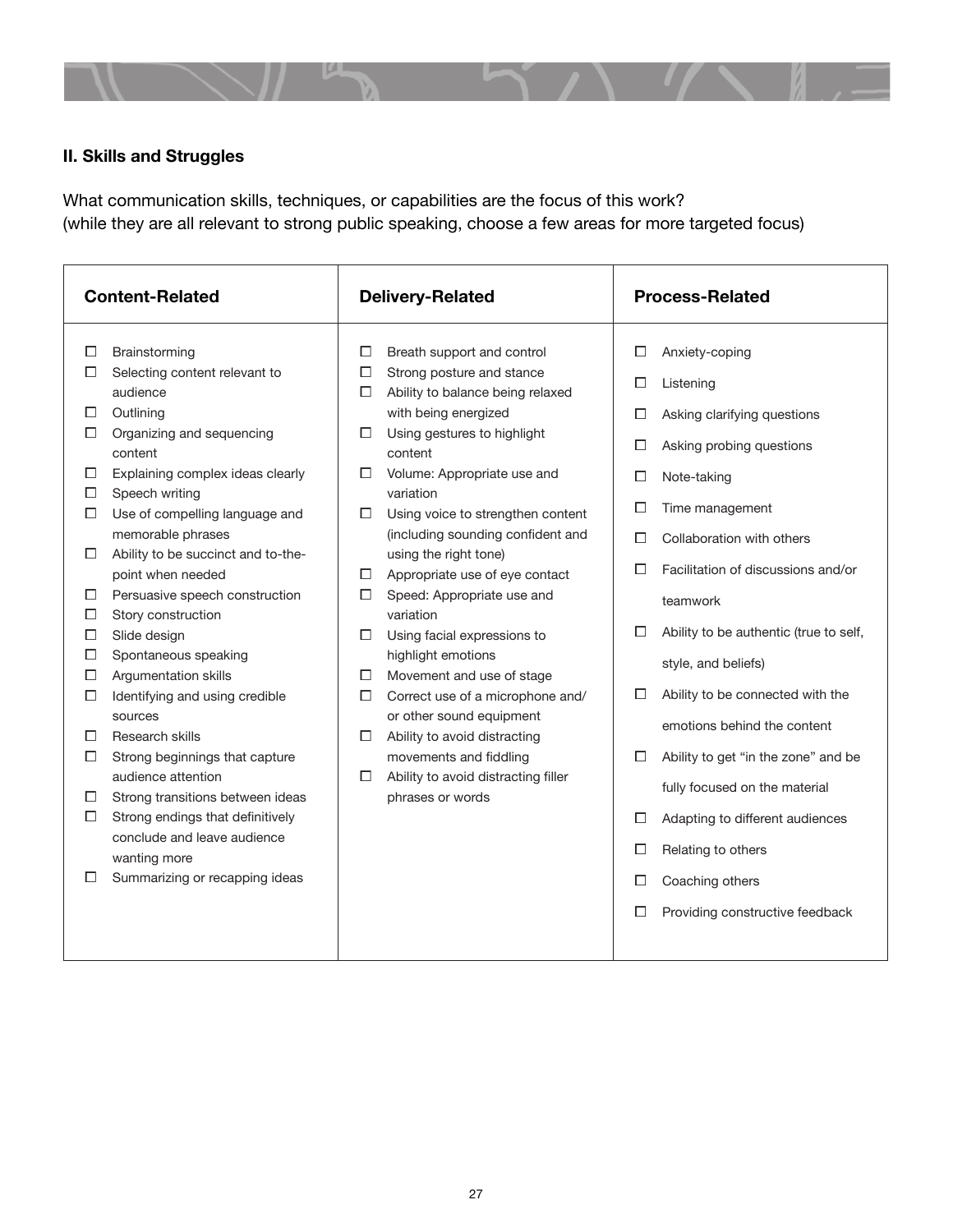

Out of the skills, techniques, and capabilities, what high-priority needs do you anticipate taking longer to address?

### **III. High-Level Plan**

Public Speaking Milestones

#### Materials Needed

Activities to Include

## People Involved and Help Needed

#### **IV. Calendar**

The calendar on the following page is intended to be used as a hard copy to be used with small post-its to color code and/or move around different milestones and activities. After mapping out the plan for each month, use any system you usually use for planning out specific daily activities and their timing.

Color Key: (suggested categories: 1) learning new content; 2) preparation day; 3) practice day; 4) performance day; 5) reflection day.